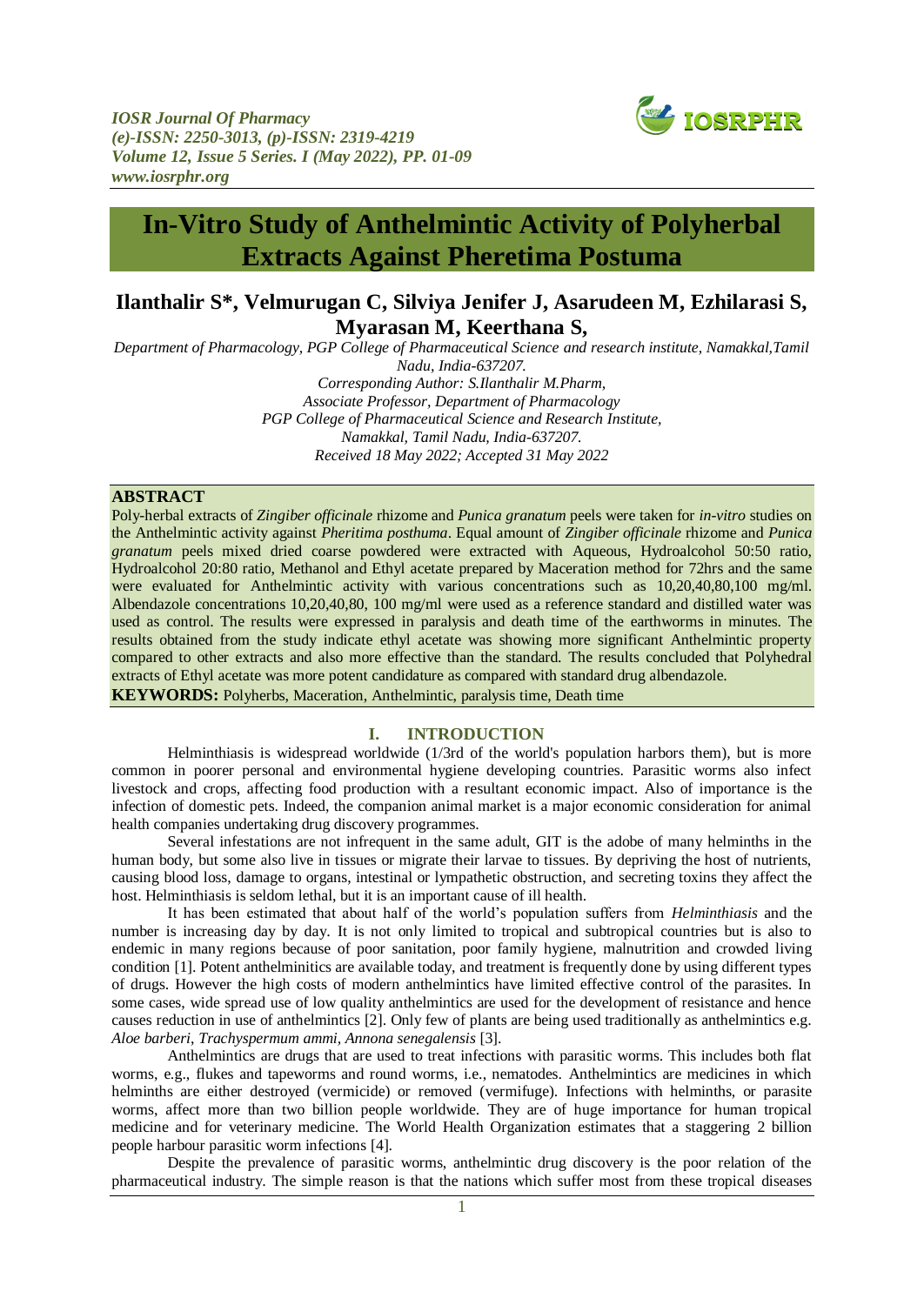have little money to invest in drug discovery or therapy. However, increasing problems of development of resistance in helminths [5,6] against anthelmintics have led to the proposal of screening medicinal plants for their anthelmintic activity. The plants are known to provide a rich source of botanical anthelmintics [7,8]. A number of medicinal plants have been used to treat parasitic infections in man and animals [9,10]. So the present study revealed the comparative and poly herbal formulation of plant extract against the Anthelmintic activity.

## **II. MATERIAL AND METHODS**

## **Methods of collection of punica granatum (pomegranate):-**

The plant Punica granatum ( pomegranate ) was bought from the market of Paramathi Vellore, Namakkal district. 5kgs of pomegranate fruit was bought and peeled off. The peel was dried in shade for one week and it was powdered. Half kg of pomegranate peel powder was obtained.

## **Methods of collection of Zingiber officinale (ginger):-**

The fresh rhizomes of Zingiber officinale ( ginger ) was bought from market of Paramathi Vellore, Namakkal district. 2kgs of ginger was bought and dried under shade for one week. It was powdered and half Kg ginger powder was obtained.

## **Methods of collection of Pheritoma posthuma (earthworm):**

The appropriate time for the collection was found early in the morning in the summer, and noontime during the winter. Freshly collected alive worms were stored in the plastic bags, filled with suitable quantity of wet compost soil.

## **Materials:**

- $\triangleright$  Methanol bought from lark chem.
- $\triangleright$  Ethyl acetate bought from Molychem.
- $\triangleright$  Dimethylsulfoxide bought from Molychem,
- Albendazole bought from Medihome Pharma.

## **Preparation of extracts**

The collected Zingiber officinale rhizomes and punica granatum peels were shade dried completely. The rhizomes and peels was then coarsely powdered and mixed equally. The 100gm powder material extracted with Aqueous, Hydroalcohol (50:50), Hydroalcohol (20:80), Methanol, and Ethyl acetate. All the extracts were prepared by using Maceration method for 72 hours. Then the filtered solution dried using water bath at 60-70 $\degree$ c.

## **Preliminary phytochemical screening**

The fractions of polyherbal extraction of *Zingiber officinale* and *Punica granatum* was screened for the presence of various phytoconstituents like alkaloids, flavonoids, saponin, tannin and glycosides etc. [11]

## **Evaluation of Anthelmintic activity**

An indian earthworm 4 - 5 cm in length and 0.1 - 0.2 cm in width were used for the in-vitro anthelmintic bioassay. Because of easy availability, earthworms have been widely used for the initial evaluation of anthelmintic compounds in- vitro[12]. The anthelmintic assay was carried out as per the method of Ajaiyeoba et al[13]. The assay was performed in vitro using adult earthworm (pheritima posthuma) owing to its anatomical and physiological resemblance with the intestinal roundworms parasites of human being for preliminary evaluation anthelmintic activity [14-16]. The earthworms were divided into 6 groups containing six worms in each group.

Group I : Received 1% of v/v of DMSO (Dimethyl sulphoxide).

Group II: Received Albendazole at different concentration of 10-100mg/ml.

Group III : Received aqueous extract at different concentration of 10-100mg/ml

Group IV :Received Hydroalcohol (50:50) extract at different concentration of 10-100mg/ml (PHHYALE 50:50)

Group V: Received Hydroalcohol (20:80) extract at different concentration of 10-100mg/ml (PHHYALE 20:80)

Group VI : Received Methanol extract at different concentration of 10-100mg/ml (PHME)

Group VII : Received Ethyl acetate extract at different concentration of 10-100mg/ml (PHEAE)

20 ml of freshly prepared polyherbal formulation of different concentrations and different extracts were poured into petri-dishes. The worms were washing with saline and released into the petri-dish and the time taken for the worms to get paralysed and death was noted.

Observations were made for the time taken for paralysis were noted when no movement of any sort could be observed except when the worms were shaken vigorously. Time of death of worms were recorded often ascertaining that worms neither moved when shaken vigorously nor when dipped in warm water  $(50^{\circ}C)$ .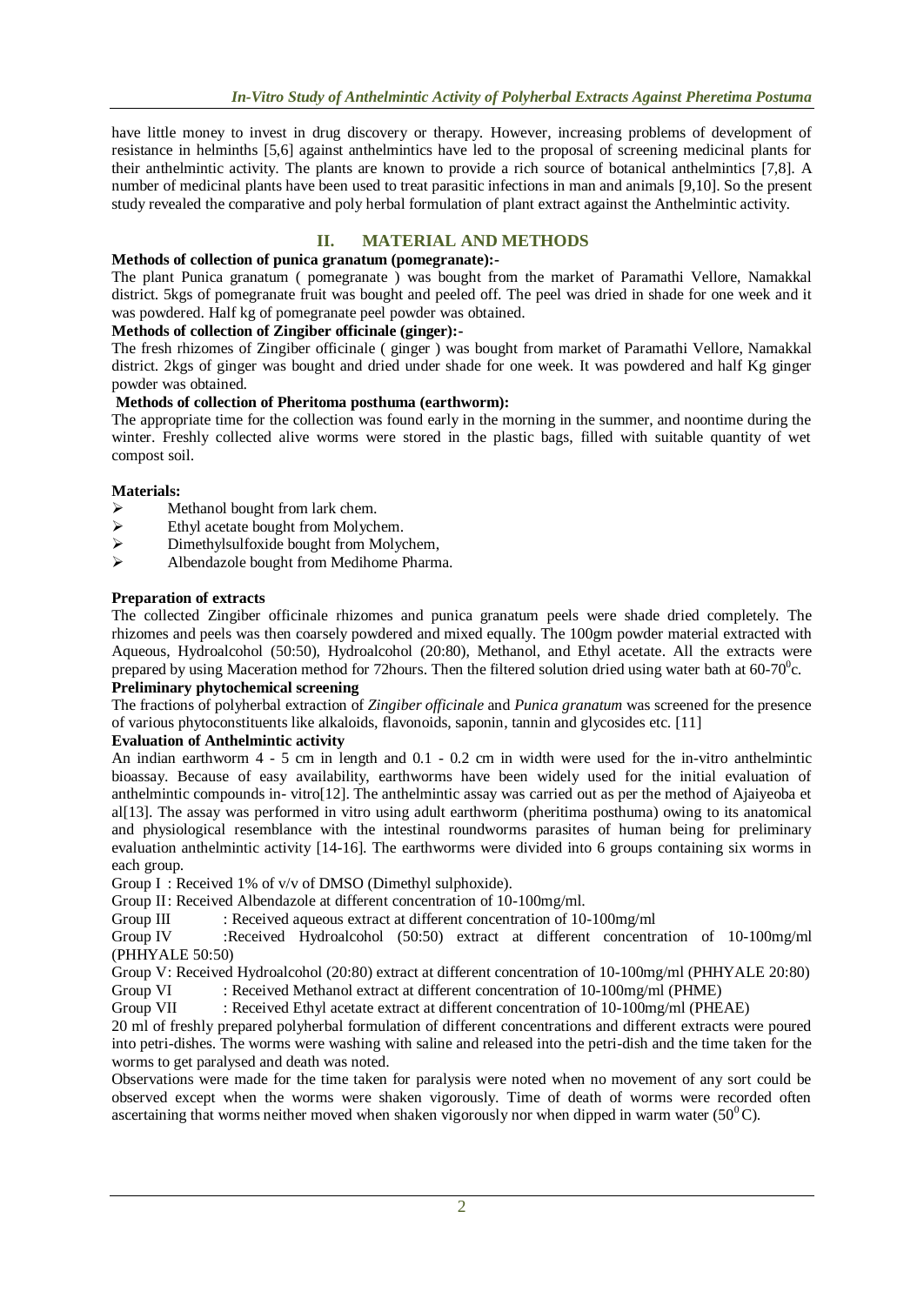## **STATISTICAL ANALYSIS:**

Experimental data are expressed as Mean+Standard Error of Mean (SEM). Standard analysis was performed by one way ANOVA followed by Dunnet's method of multiple comparisons was employed using GraphpadInstat 3.0 software. Data were considered significant at  $p<0.05$ ,  $p<0.01$ ,  $p<0.001$ .

## **Preliminary phytochemical screening**

## **III. RESULTS**

The preliminary phytochemical analysis of fractions of Polyherbal extract of *Zingiber Officinale* and *Punica Granatum* shows presence of steroids, alkaloids, flavonoids, glycosides, saponins, tannin and carbohydrate.

|  |  |  |  |  |  | Table 1: Phytochemical screening of Polyherbal extract of Zingiber Officinale and Punica Granatum |
|--|--|--|--|--|--|---------------------------------------------------------------------------------------------------|
|  |  |  |  |  |  |                                                                                                   |

| <b>Extracts</b>         | <b>Steroids</b> | <b>Alkaloids</b> | <b>Glycosides</b> | <b>Saponin</b> | Flavonoid | <b>Tannin</b> | Carbohydrates | <b>Phenolic</b><br>compounds |
|-------------------------|-----------------|------------------|-------------------|----------------|-----------|---------------|---------------|------------------------------|
| Ageuous                 |                 |                  |                   |                |           |               |               |                              |
| Hydroalcohol<br>(50:50) |                 |                  |                   |                |           |               |               |                              |
| Hydroalcohol            |                 |                  |                   |                |           |               |               |                              |
| (20:80)                 |                 |                  |                   |                |           |               |               |                              |
| <b>Methanol</b>         |                 |                  |                   |                |           |               |               |                              |
| <b>Ethyl acetate</b>    |                 |                  |                   |                |           |               |               |                              |

 **+ = Present, - = Absent**

## **Anthelmintic activity**

The results of anthelmintic activity are shown in Table and Figure shows the Ethyl acetate extract showed more significant paralysis as well as death time at all concentrations compared to standard. Aqueous extract & Hydroalcohol (50:50) extract has anthelmintic activity from 10,20,40,80 & 100 mg/ml shows effect but it is not significant when compared to standard drug albendazole. The Hydroalcohol (20:80) extract among all the concentrations 80 and 100 mg/ml revealed as like as standard drug. In Methanol extract of 20 mg/ml and 40 mg/ml revealed as like as standard and the 80mg/ml and 100 mg/ml exhibited the more potent anthelmintic activity when compared with Albendazole but the Ethyl acetate extract of 10,20,40,80, and 100 mg/ml exhibited the potent anthelmintic activity when compared with aqueous extract. Polyherbal EAE is showed more potent activity than the ME, HYALE (20:80) and Aqueous was less significant effect when compared to all other polyherbal extraction.

| <b>Groups</b> | <b>Treatment</b>          | <b>Concentration/ml</b> | Paralysis time in              | Death time in                  |
|---------------|---------------------------|-------------------------|--------------------------------|--------------------------------|
|               |                           |                         | <b>Minutes</b>                 | minutes                        |
| Group I       | Control                   | $20 \text{ ml}$         | $\Omega$                       | $\Omega$                       |
| Group II      | Albendazole               | 10mg                    | $52.6 \pm 0.50^{\circ}$        | $77.40 \pm 0.74$ <sup>a</sup>  |
|               |                           | 20mg                    | $43.4 \pm 0.67$ <sup>a</sup>   | $62.00 \pm 0.83$ <sup>a</sup>  |
|               |                           | 40mg                    | $22.2 \pm 0.37$ <sup>a</sup>   | $31.40 \pm 0.50$ <sup>a</sup>  |
|               |                           | 80mg                    | $17.1 \pm 0.37$ <sup>a</sup>   | $26.20 \pm 0.91$ <sup>a</sup>  |
|               |                           | 100mg                   | $11.3 \pm 0.71$ <sup>a</sup>   | $20.90 \pm 0.46^a$             |
| Group III     | <b>Aqueous Extraction</b> | 10mg                    | $163.5 \pm 3.31$ <sup>d</sup>  | $176.9 \pm 3.39$ <sup>d</sup>  |
|               |                           | 20mg                    | $151.2 \pm 1.87$               | $176.8 \pm 0.76$ <sup>d</sup>  |
|               |                           | 40mg                    | $120.9 \pm 2.21$ <sup>d</sup>  | $138.3 \pm 1.86$ <sup>d</sup>  |
|               |                           | 80mg                    | $111.7 \pm 2.63$ <sup>d</sup>  | $137.2 \pm 3.40$ <sup>d</sup>  |
|               |                           | 100mg                   | $99.2 \pm 3.24$ <sup>d</sup>   | $123.2 \pm 0.86$ <sup>d</sup>  |
| Group IV      | Hydro-alhocolic           | 10mg                    | $151.08 \pm 3.63$ <sup>d</sup> | $171.1 \pm 2.26$ <sup>d</sup>  |
|               | Extraction (50:50)        | 20mg                    | $135.9 \pm 3.21$ <sup>d</sup>  | $164.1 \pm 1.54$ <sup>d</sup>  |
|               |                           | 40 <sub>mg</sub>        | $90.9 \pm 1.81$ <sup>d</sup>   | $125.3 \pm 8.94$ <sup>d</sup>  |
|               |                           | 80 <sub>mg</sub>        | $60.6 \pm 2.18$                | $92.60 \pm 3.05$ <sup>c</sup>  |
|               |                           | 100mg                   | $31.5 \pm 2.79$ <sup>c</sup>   | 59.50 $\pm$ 2.89 $^{\circ}$    |
| Group V       | Hydro-alcoholic           | 10mg                    | $97 \pm 9.73$ °                | $159.9 \pm 11.46$ <sup>c</sup> |
|               | Extraction(20:80)         | 20mg                    | $55.5 \pm 1.92$ <sup>c</sup>   | $139.8 \pm 0.91$ <sup>c</sup>  |
|               |                           | 40 <sub>mg</sub>        | $49.05 \pm 0.40$ <sup>c</sup>  | $90.9 \pm 1.81$ <sup>c</sup>   |
|               |                           | 80 <sub>mg</sub>        | $21.8 \pm 2.46^a$              | $37.75 \pm 1.82^a$             |
|               |                           | 100mg                   | $12.5 \pm 0.77$ <sup>a</sup>   | $30.3 \pm 1.95^{\text{a}}$     |
| Group VI      | Methanolic                | 10mg                    | $90.5 \pm 21.05$ <sup>c</sup>  | $142.1 \pm 13.19$ <sup>c</sup> |
|               | Extraction                | 20mg                    | $47 \pm 3.61^{\text{a}}$       | $133.1 \pm 12.41$ <sup>c</sup> |

**Table 2: In vitro anthelmintic activity of Different extracts of Polyherbal Formulation**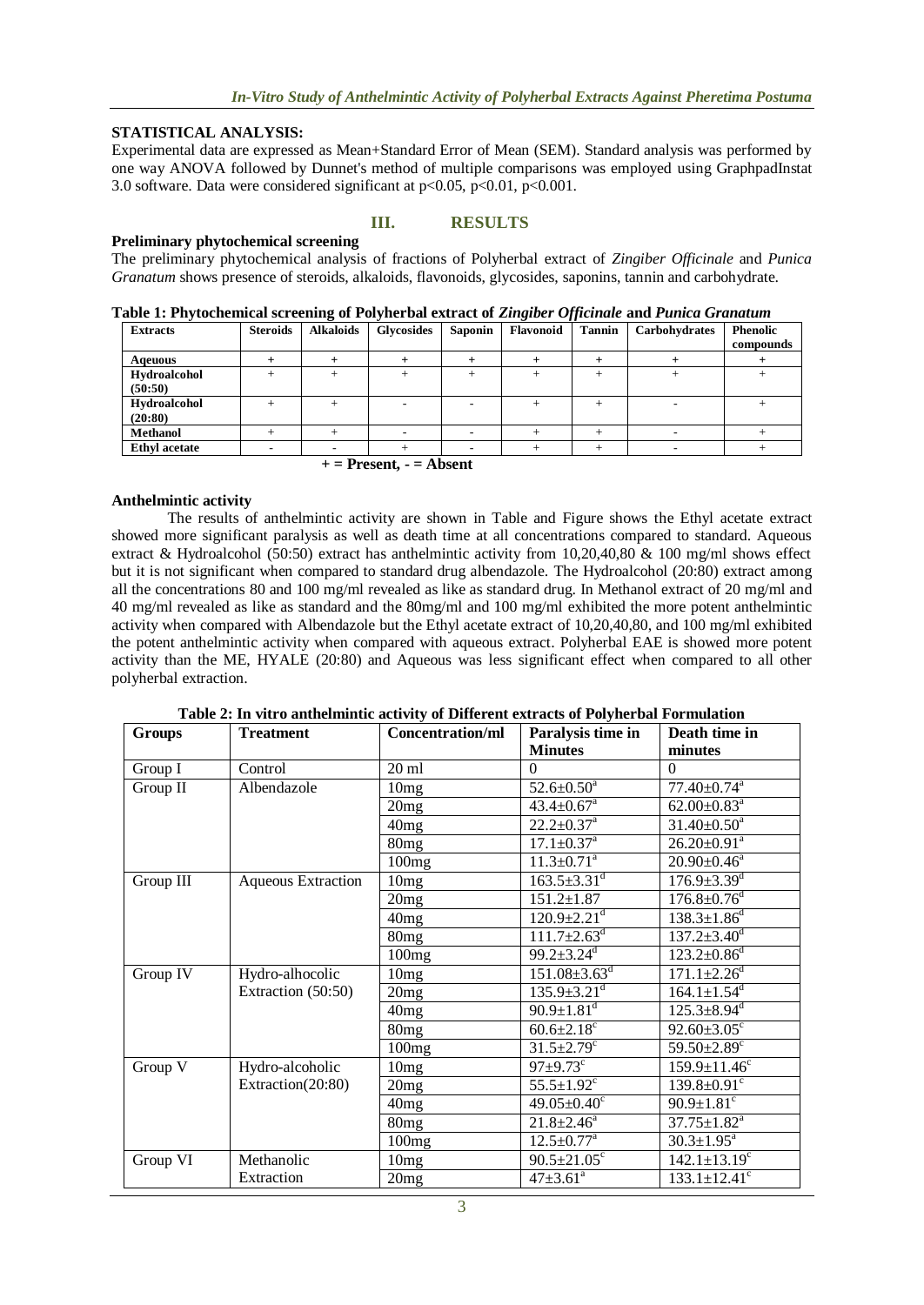|           |               | 40mg             | $44 \pm 1.47^c$               | $119 \pm 5.81$ <sup>c</sup>  |
|-----------|---------------|------------------|-------------------------------|------------------------------|
|           |               | 80 <sub>mg</sub> | $14.6 \pm 1.53^b$             | $34.7 \pm 1.97$ <sup>a</sup> |
|           |               | 100mg            | $8.01 \pm 0.52^b$             | $21.7 \pm 1.05^a$            |
| Group VII | Ethyl acetate | 10mg             | $23.2 \pm 0.45^b$             | $41.2 \pm 1.99^b$            |
|           | Extraction    | 20mg             | $14.21 \pm 0.48$ <sup>b</sup> | $31.07 \pm 1.88^b$           |
|           |               | 40mg             | $14.03 \pm 0.40^b$            | $23.3 \pm 1.06^b$            |
|           |               | 80 <sub>mg</sub> | $7.31 \pm 0.19^b$             | $14.4 \pm 0.56^{\circ}$      |
|           |               | 100mg            | $6.5 \pm 0.50^b$              | $11.4 \pm 0.60^b$            |

All values are expressed as mean  $\pm$  S.E.M.; (n=6) animals in each group. 'a' compared to b, c & d. b=\*P<0.5, c=\*\*P<0.01 d=\*\*\*P<0.001. Mean bearing same superscripts do not differ significantly. Mean bearing different superscript differ significantly.

# **Figure 1: Anthelmintic activity of different extracts of poly-herbal formulation**<br>queous Extract  $10mg/ml$  Aqueous Extract  $20mg/ml$

I









Aqueous Extract 40mg/ml Aqueous Extract 80mg/ml



Aqueous Extract 100 mg/ml Hydroalcoholic Extract (50:50) 10mg/ml

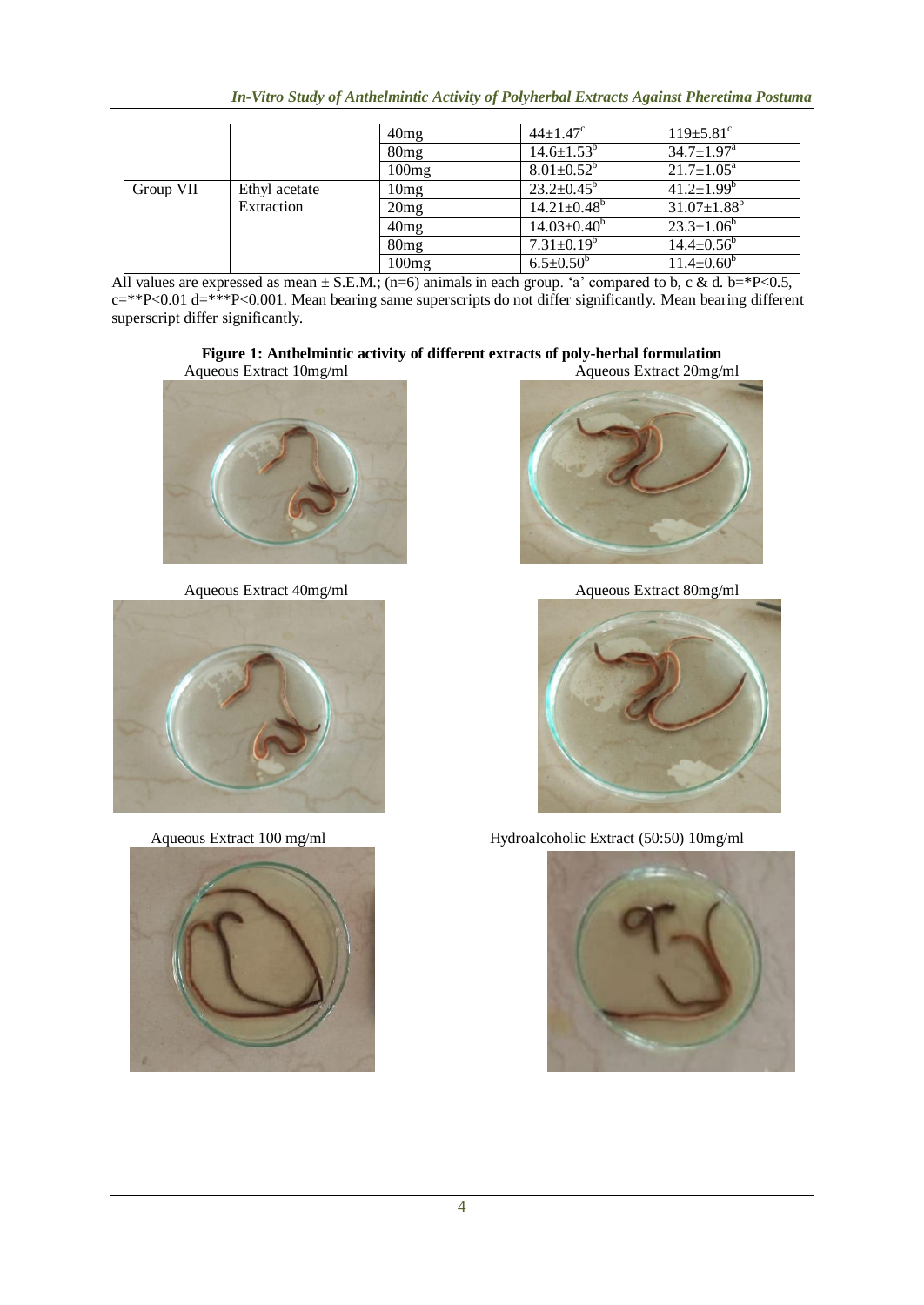



Hydroalcoholic Extract (20:80) 10mg/ml Hydroalcoholic Extract (20:80) 20mg/ml



Hydroalcoholic Extract (50:50) 20mg/ml Hydroalcoholic Extract (50:50) 40mg/ml



Hydroalcoholic Extract (50:50) 80mg/ml Hydroalcoholic Extract (50:50) 100 mg/ml



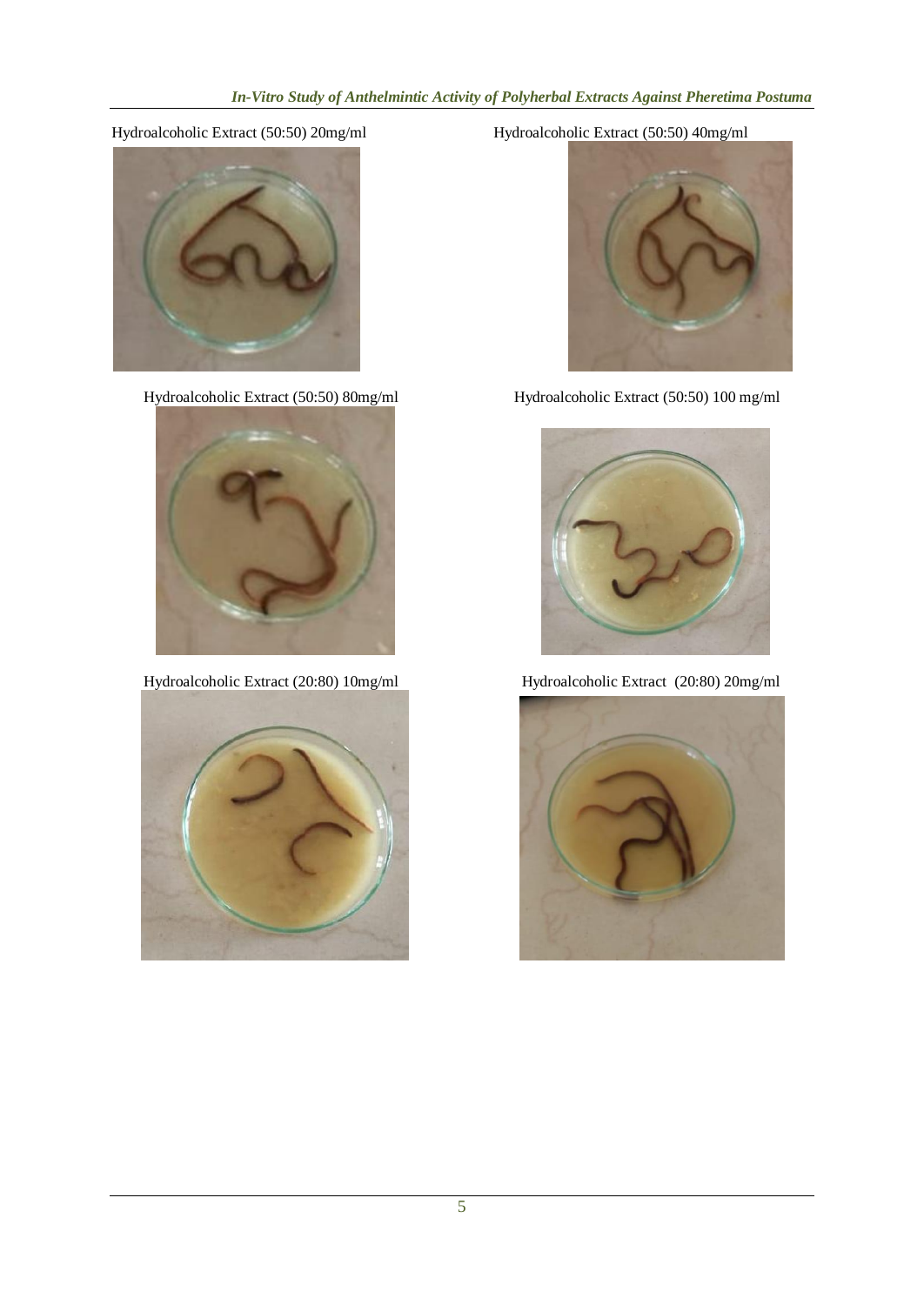## *In-Vitro Study of Anthelmintic Activity of Polyherbal Extracts Against Pheretima Postuma*



Hydroalcoholic Extract (20:80) 100mg/ml Methnol Extract 10mg/ml









Methnol Extract 20mg/ml Methnol Extract 40mg/ml



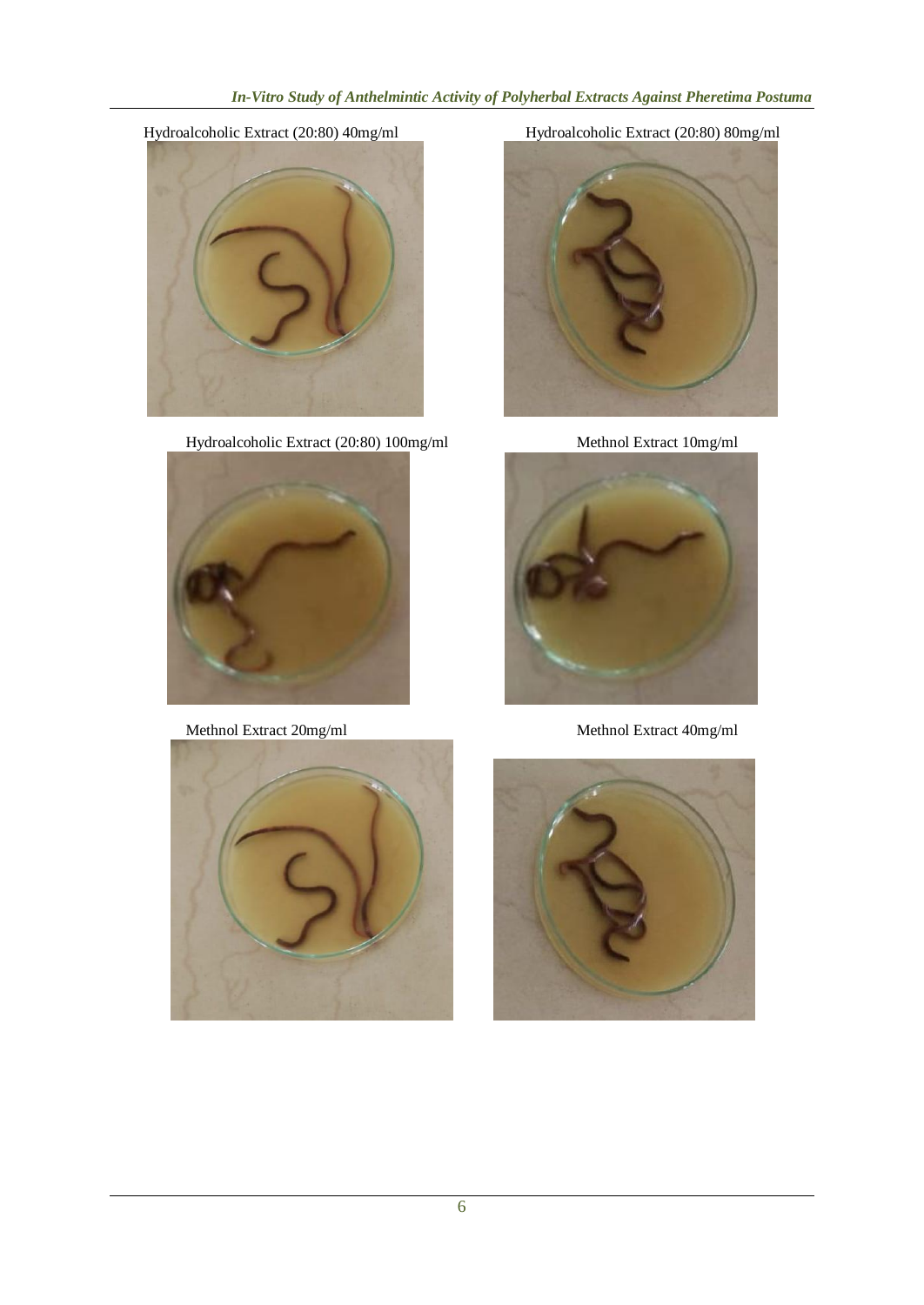## Methnol Extract 80mg/ml Methnol Extract 100mg/ml









Ethylacetate extract 10mg/ml Ethylacetate extract 20mg/ml



Ethylacetate extract 40mg/ml Ethylacetate extract 80mg/ml

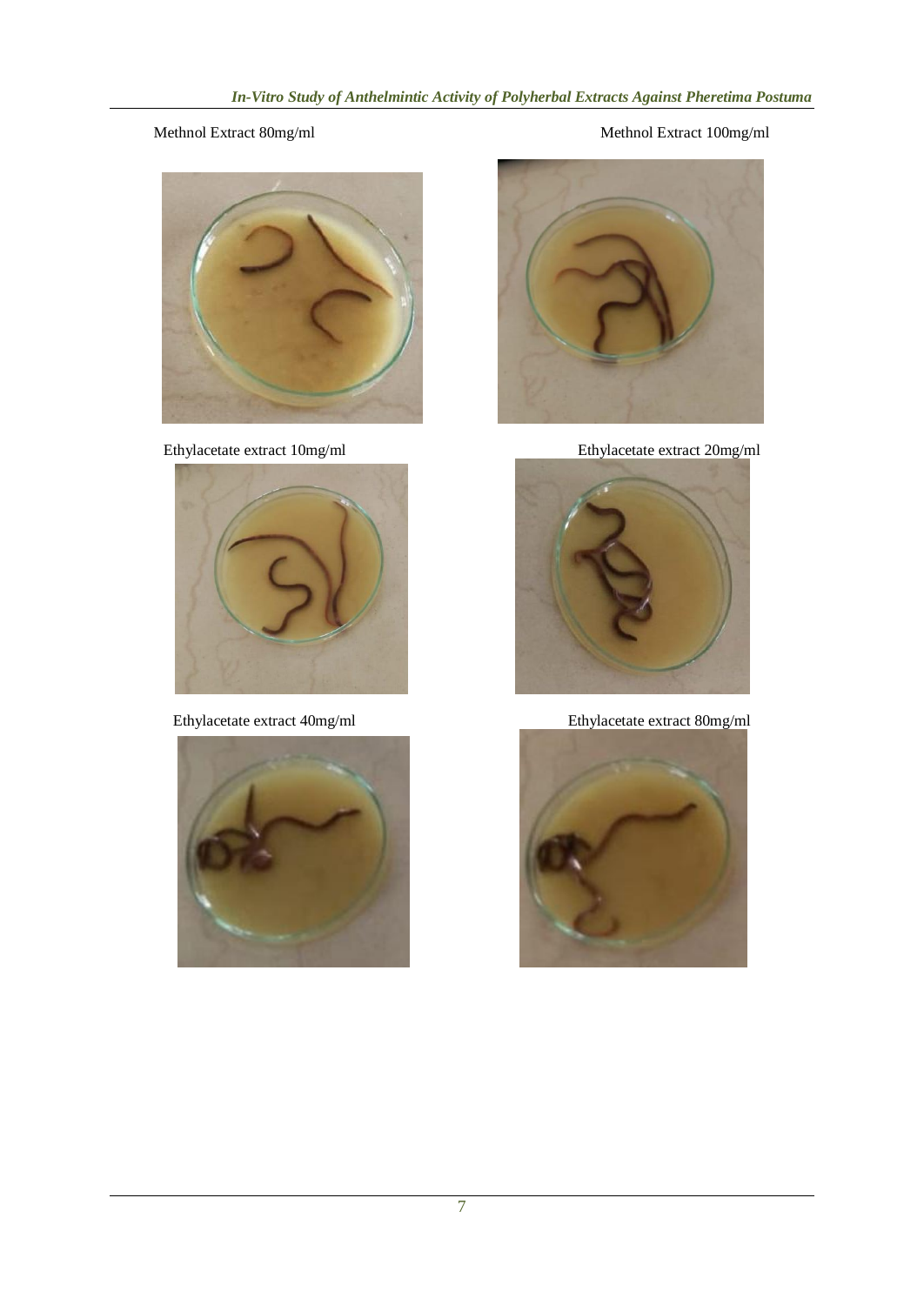## *In-Vitro Study of Anthelmintic Activity of Polyherbal Extracts Against Pheretima Postuma*















## **IV. DISCUSSION**

Preliminary phytochemical screening of polyherbal extract revealed the presence of steroids while, methanol, ethyl acetate, hydro alcohol and aqueous extracts showed the presence of glycosides, alkaloids, flavanoids, tannins and phenolic compounds. The predominant effect of albendazole on primary action is binding to beta tubulin and thus inhibition of microtubule polymerisation. More specific to parasites beta tubulin than that of host. Immobilisation and death of parasites occur slowly and they produce many biochemical changes in susceptible nematodes inhibition of mytochondrial fumarate reductase, reduced glucose transport and uncoupling of oxidative phosphorylation. The Methanol, Ethyl acetate, Hydro alcohol and Aqueous extracts of polyherbal formulation demonstrated paralysis as well as death of worms in a less time as compared to albendazole especially at higher concentration of 100 mg/ml. Phytochemical analysis of the crude extracts revealed presence of flavanoids, tannins and phenolic compounds as one of the chemical constituent. Earlier studies proved that the polyphenolic compounds show anthelmintic activity [17] and some synthetic phenolic